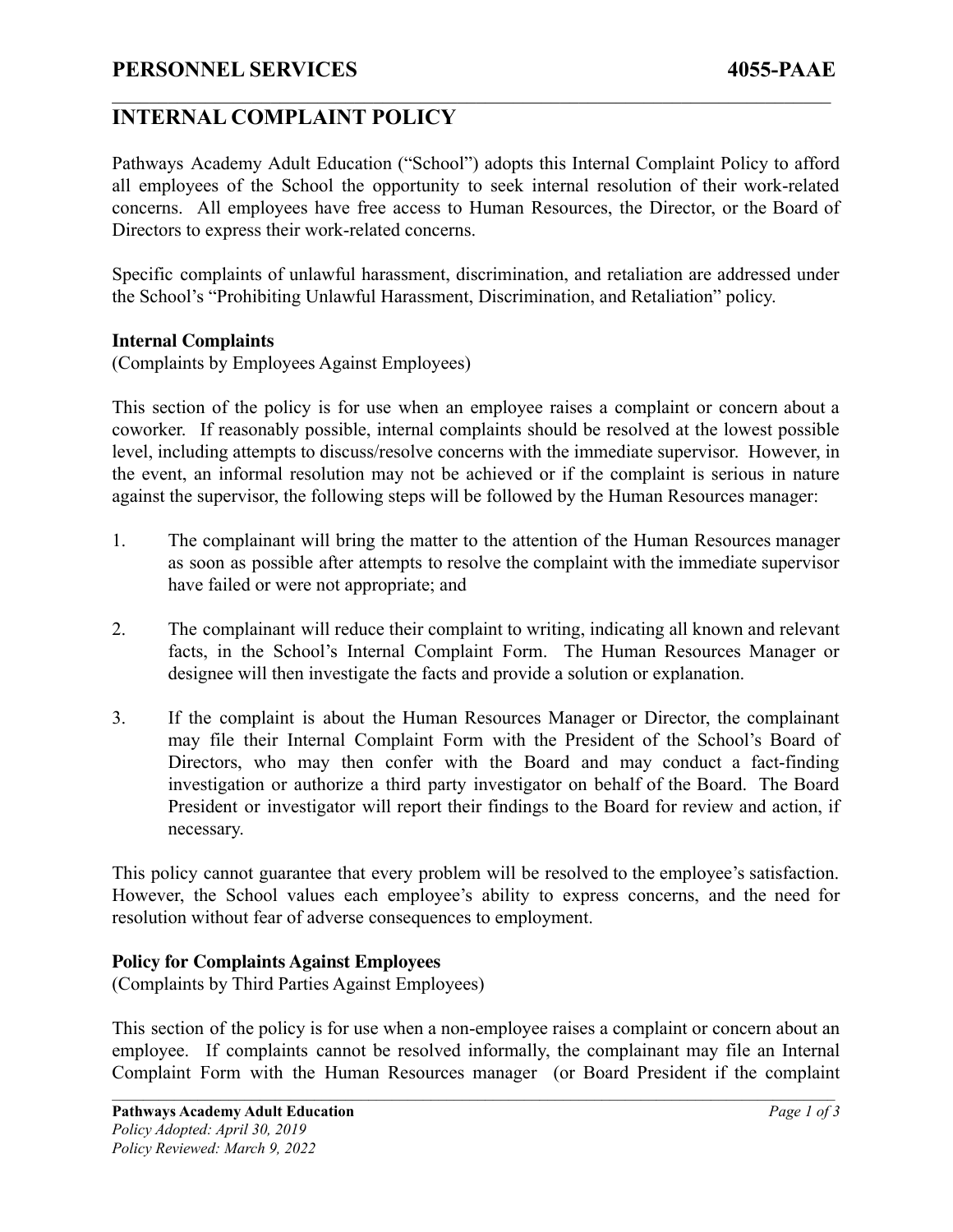## **INTERNAL COMPLAINT POLICY**

concerns the Human Resources manager or Director) as soon as possible after the events that give rise to the complainant's concerns. The written complaint should set forth in detail the factual basis for the complaint.

 $\mathcal{L}_\mathcal{L} = \{ \mathcal{L}_\mathcal{L} = \{ \mathcal{L}_\mathcal{L} = \{ \mathcal{L}_\mathcal{L} = \{ \mathcal{L}_\mathcal{L} = \{ \mathcal{L}_\mathcal{L} = \{ \mathcal{L}_\mathcal{L} = \{ \mathcal{L}_\mathcal{L} = \{ \mathcal{L}_\mathcal{L} = \{ \mathcal{L}_\mathcal{L} = \{ \mathcal{L}_\mathcal{L} = \{ \mathcal{L}_\mathcal{L} = \{ \mathcal{L}_\mathcal{L} = \{ \mathcal{L}_\mathcal{L} = \{ \mathcal{L}_\mathcal{$ 

In processing the complaint, the investigator shall abide by the following process:

- 1. The investigator shall use their best efforts to talk with the parties identified in the complaint and to ascertain the facts relating to the complaint.
- 2. In the event that the investigator finds that a complaint against an employee is valid, the School may take appropriate disciplinary action against the employee. As appropriate, the School may also simply counsel/reprimand the employee as to their conduct without initiating formal disciplinary measures.
- 3. The School's decision relating to the complaint shall be final unless it is appealed to the Board of Directors. The decision of the Board shall be final.

### **General Requirements**

- 1. Confidentiality: All complainants will be notified that information obtained from the complainants and thereafter gathered will be maintained in a manner as confidential as possible, but in some circumstances, absolute confidentiality cannot be assured.
- 2. Non-Retaliation: All complainants will be advised that they will be protected against retaliation as a result of the filing of any complaint or participation in any complaint process.
- 3. Resolution: The School will investigate complaints appropriately under the circumstances and pursuant to the applicable procedures, and if necessary, take appropriate remedial measures to ensure effective resolution of any complaint.